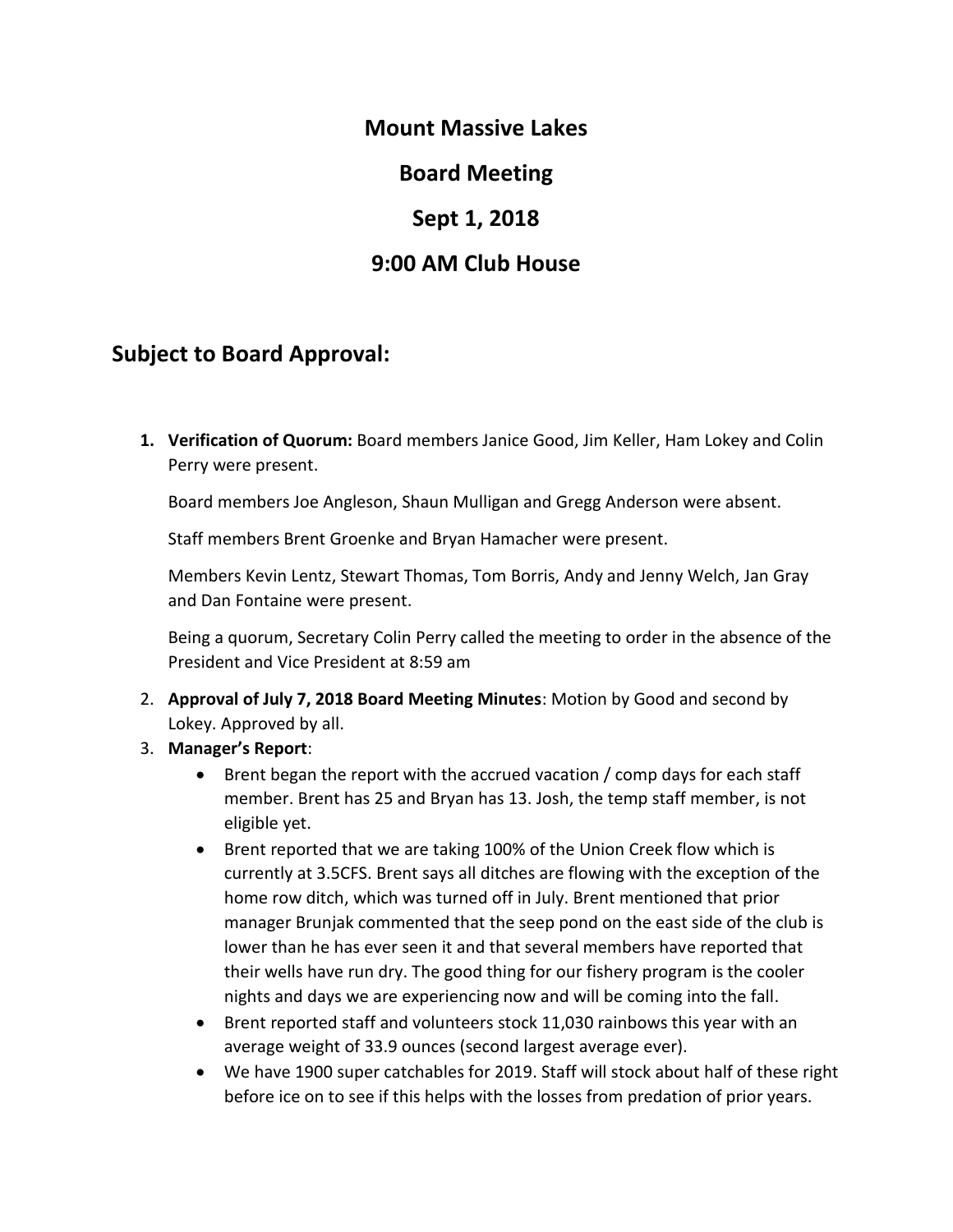Fish will be fin clipped to see how they do during the winter. The supers are currently in pond #2 and are approx 19" long and 3 pounds.

- 2019 rainbows are doing OK we had trouble with fish getting sick but staff started treating them as soon as detected and feel there were minimal losses.
- 2020 rainbows are about 9" long and were also sick but treated early with good results.
- Gillnet sampling has been completed on all lakes except 6 and 9. Those two lakes will be done after the Labor Day weekend. Gillnet samples so far have shown a lot of skinny fish as a result of the large numbers of fish in our lakes during the summer and possibly lower than normal harvesting. Brent reinforced the push to harvest rainbows after labor day. No limit on rainbows under 19"
- Staff will be taking 6,000 brown eggs and 14,000 tigers as soon as our brooks and browns begin to spawn.
- Staff will once again aggressively cull brook trout after we take the fish we need for the tiger trout production.
- Brent pointed out that we still have about 100' of pipeline needed to complete the pipeline to rainbow pond. Brent postponed the project until next year to alleviate stressing the fish in rainbow pond at this time with the low water flows.
- Brent reported the budget is looking good. As of the time of the meeting, guest permits were at \$38, 820 with 954 guests. We should hit our budget of \$48,000.

### 4. **Old Business:**

• Brent gave an update on the hatchery pond renovation. Brent informed the board that there was extra excavation time in digging out the large rocks from the bottom of the pond. They also experienced the need for much more concrete on the bottom of the pond than anticipated. Brent reported that the project has currently run about \$52,000 and there will likely be another \$15,000 to complete it. This is against an original budget of \$40,000. Perry reminded the board of the lengthy discussion at the April board meeting where it was discussed that projects like this will likely run over – one member said possibly 100%. The additional funds will be taken from the emergency fund as discussed in April.

### 5. **LUC:**

- Janice reported that chairman Bill Bennet had a conflict with the meeting but reported there had been many projects this year. The only issue is that Bill will be contacting several members and reminding them of the need to seed the construction areas and will suggest seeding in October.
- 6. **Website –** No Report
- 7. **New Business:**
	- Brent and Bryan shared with the board that Josh Whitton, the temp from this summer, has been working out very well. Brent gave a brief background on Josh